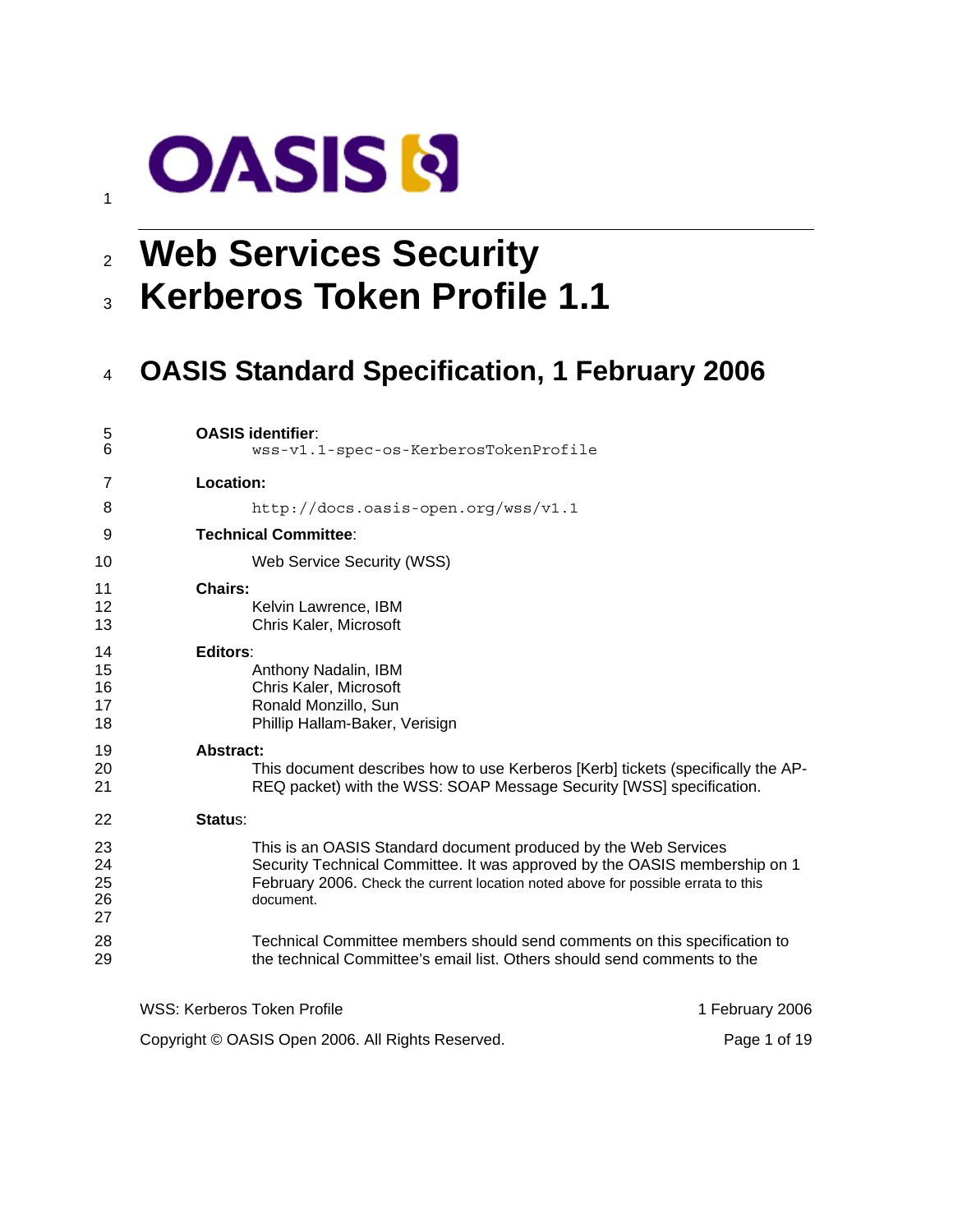| 30<br>31 | Technical Committee by using the "Send A Comment" button on the Technical<br>Committee's web page at www.oasisopen.org/committees/wss. |
|----------|----------------------------------------------------------------------------------------------------------------------------------------|
| 32       |                                                                                                                                        |
| 33       | For information on whether any patents have been disclosed that may be                                                                 |
| 34       | essential to implementing this specification, and any offers of patent licensing                                                       |
| 35       | terms, please refer to the Intellectual Property Rights section of the Security                                                        |
| 36       | Services TC web page (http://www.oasis-pen.org/who/intellectualproperty.shtml).                                                        |

WSS: Kerberos Token Profile 1 February 2006 Copyright © OASIS Open 2006. All Rights Reserved. Page 2 of 19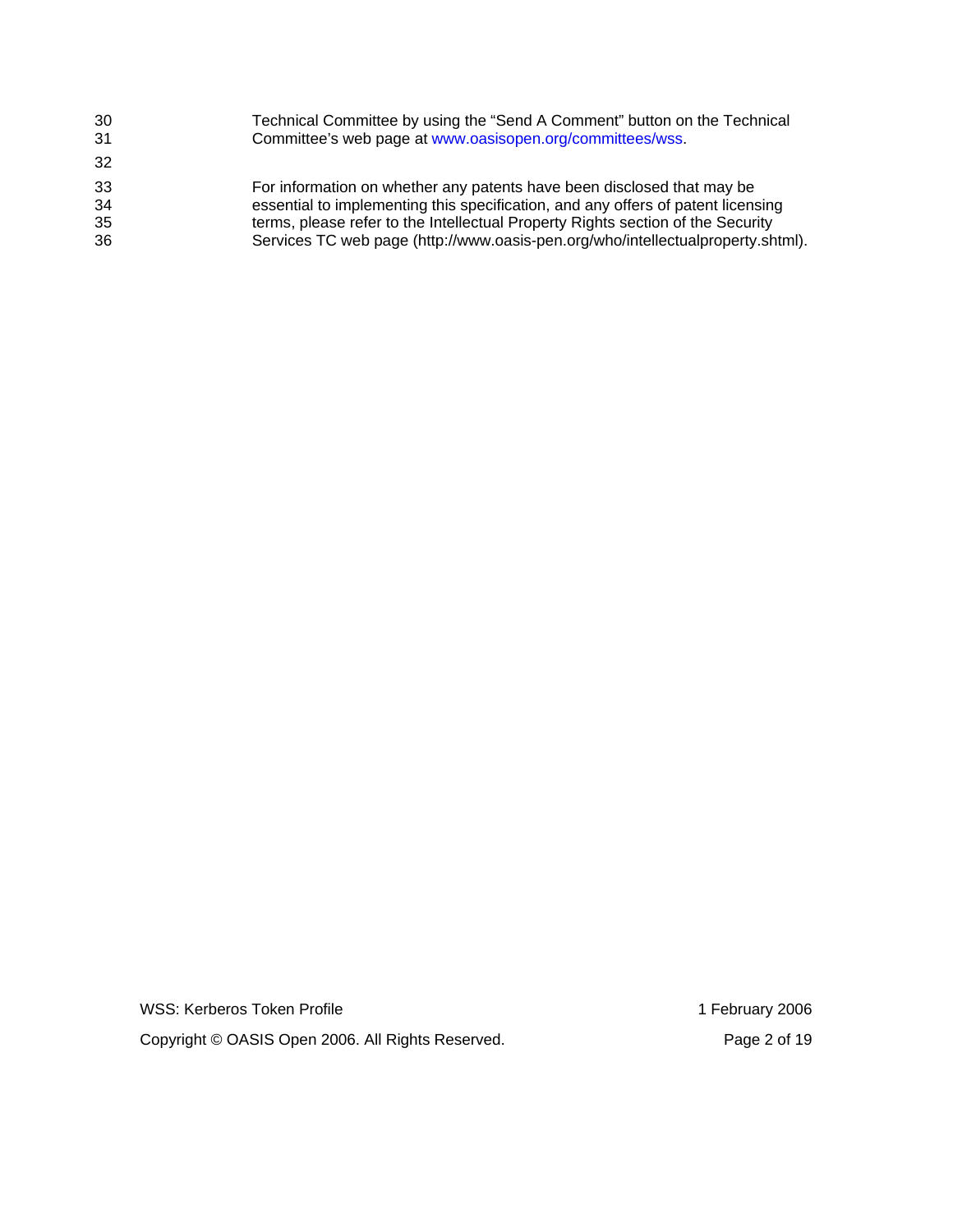## <sup>37</sup>**Notices**

38 OASIS takes no position regarding the validity or scope of any intellectual property or other rights 39 that might be claimed to pertain to the implementation or use of the technology described in this 40 document or the extent to which any license under such rights might or might not be vailable; 41 neither does it represent that it has made any effort to identify any such rights. Information on 42 OASIS's procedures with respect to rights in OASIS specifications can be found at the OASIS 43 website. Copies of claims of rights made available for publication and any assurances of licenses 44 to be made available, or the result of an attempt made to obtain a general license or permission 45 for the use of such proprietary rights by implementors or users of this specification, can be 46 obtained from the OASIS Executive Director. OASIS invites any interested party to bring to its 47 attention any copyrights, patents or patent applications, or other proprietary rights which may 48 cover technology that may be required to implement this specification. Please address the

- 49 information to the OASIS Executive Director.
- 50

51 Copyright (C) OASIS Open 2006. All Rights Reserved.

52

53 This document and translations of it may be copied and furnished to others, and derivative works 54 that comment on or otherwise explain it or assist in its implementation may be prepared, copied, 55 published and distributed, in whole or in part, without restriction of any kind, provided that the 56 above copyright notice and this paragraph are included on all such copies and derivative works. 57 However, this document itself may not be modified in any way, such as by removing the copyright 58 notice or references to OASIS, except as needed for the purpose of developing OASIS 59 specifications, in which case the procedures for copyrights defined in the OASIS Intellectual 60 Property Rights document must be followed, or as required to translate it into languages other 61 than English.

62

63 The limited permissions granted above are perpetual and will not be revoked by OASIS or its 64 successors or assigns.

65

66 This document and the information contained herein is provided on an "AS IS" basis and OASIS 67 DISCLAIMS ALL WARRANTIES, EXPRESS OR IMPLIED, INCLUDING BUT NOT LIMITED TO 68 ANY WARRANTY THAT THE USE OF THE INFORMATION HEREIN WILL NOT INFRINGE 69 ANY RIGHTS OR ANY IMPLIED WARRANTIES OF MERCHANTABILITY OR FITNESS FOR A 70 PARTICULAR PURPOSE.

71

72 OASIS has been notified of intellectual property rights claimed in regard to some or all of the 73 contents of this specification. For more information consult the online list of claimed rights.

WSS: Kerberos Token Profile 1 February 2006 Copyright © OASIS Open 2006. All Rights Reserved. Page 3 of 19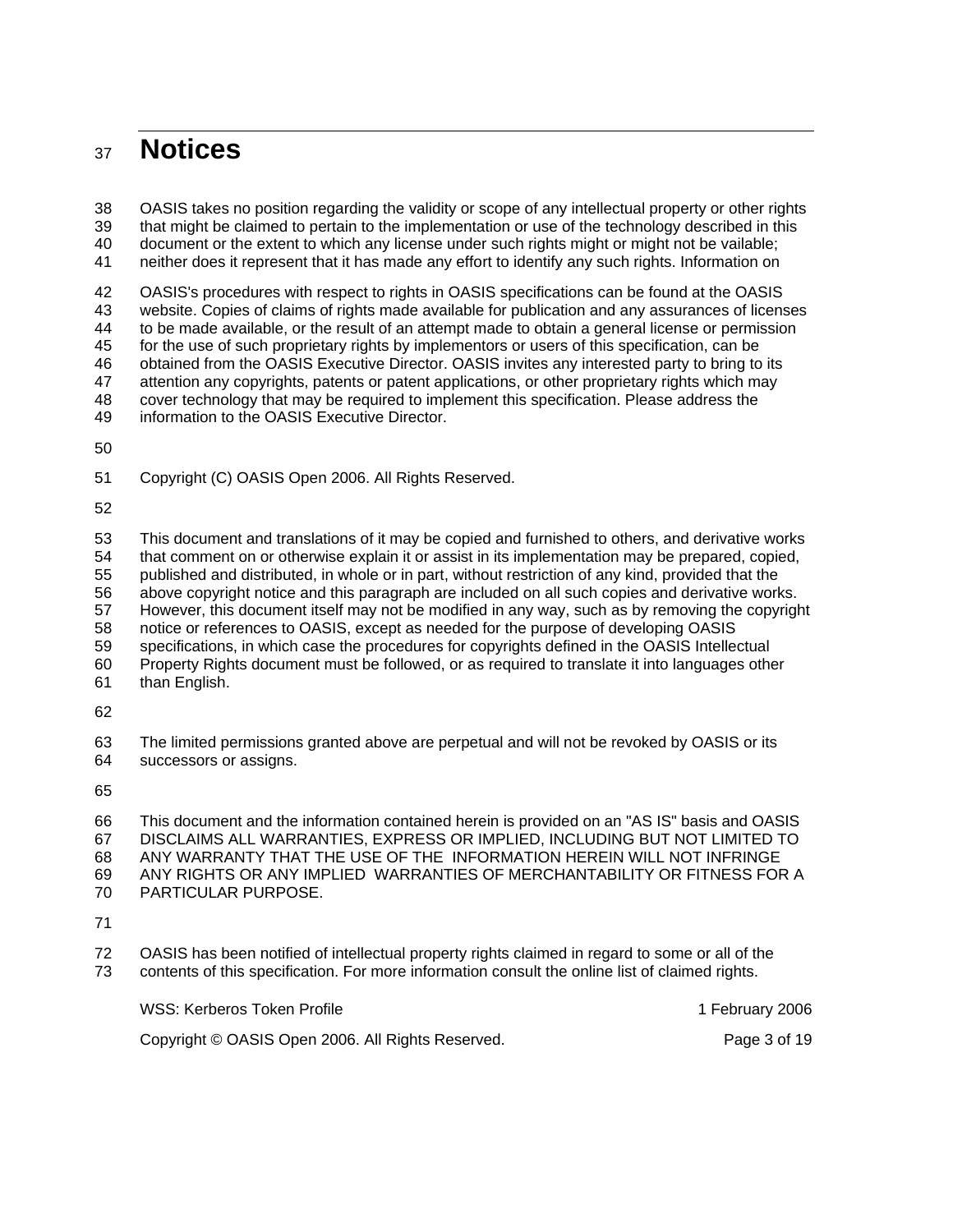74

75 This section is non-normative.

WSS: Kerberos Token Profile 1 February 2006 Copyright © OASIS Open 2006. All Rights Reserved. Page 4 of 19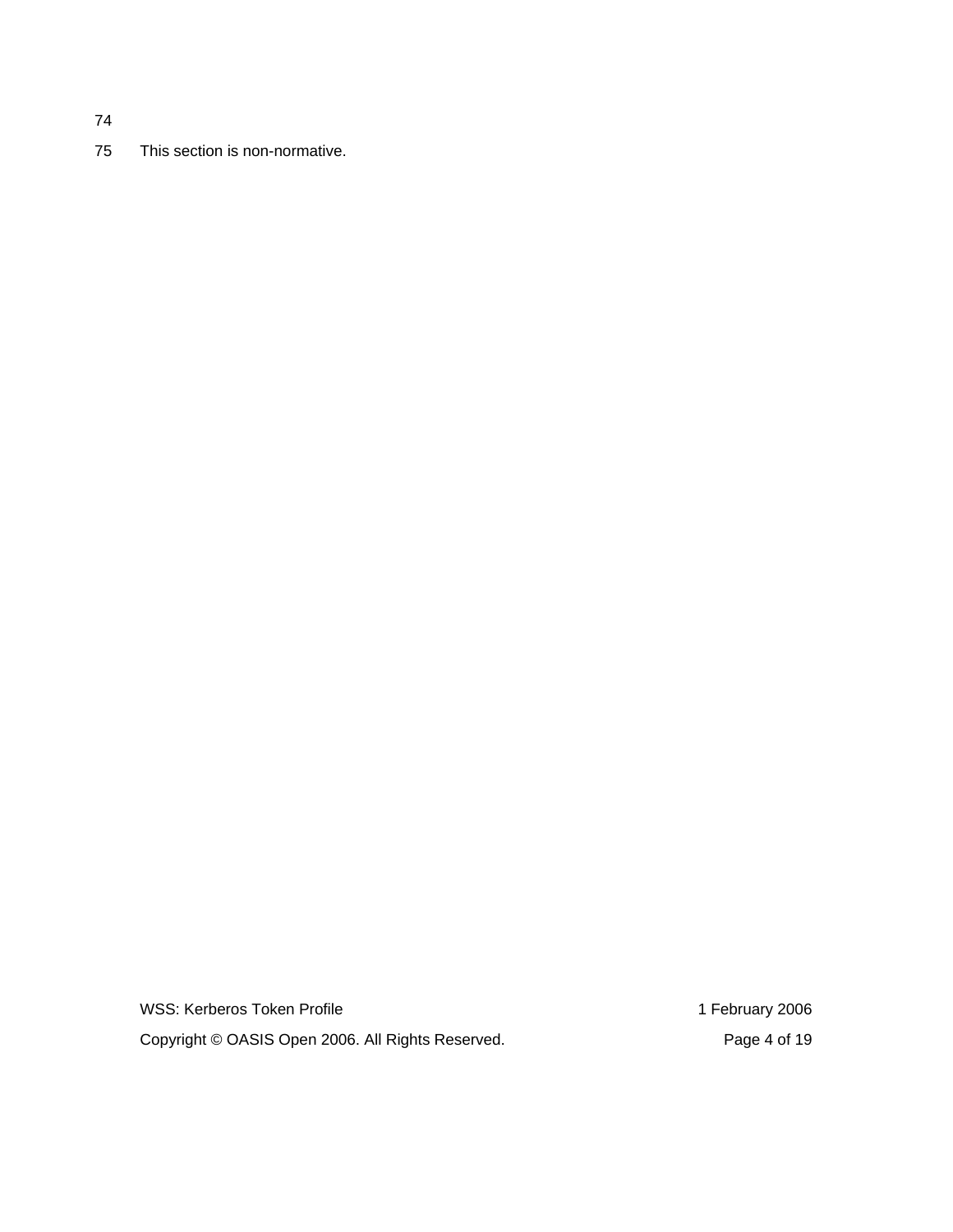| 76 | Table of Contents |  |
|----|-------------------|--|
| 77 | 1                 |  |
| 78 | 2                 |  |
| 79 |                   |  |
| 80 |                   |  |
| 81 |                   |  |
| 82 | 3                 |  |
| 83 |                   |  |
| 84 |                   |  |
| 85 |                   |  |
| 86 |                   |  |
| 87 |                   |  |
| 88 |                   |  |
| 89 |                   |  |
| 90 | 4                 |  |
| 91 | 5                 |  |
| 92 |                   |  |
| 93 |                   |  |
| 94 |                   |  |

WSS: Kerberos Token Profile

Copyright © OASIS Open 2006. All Rights Reserved.

1 February 2006 Page 5 of 19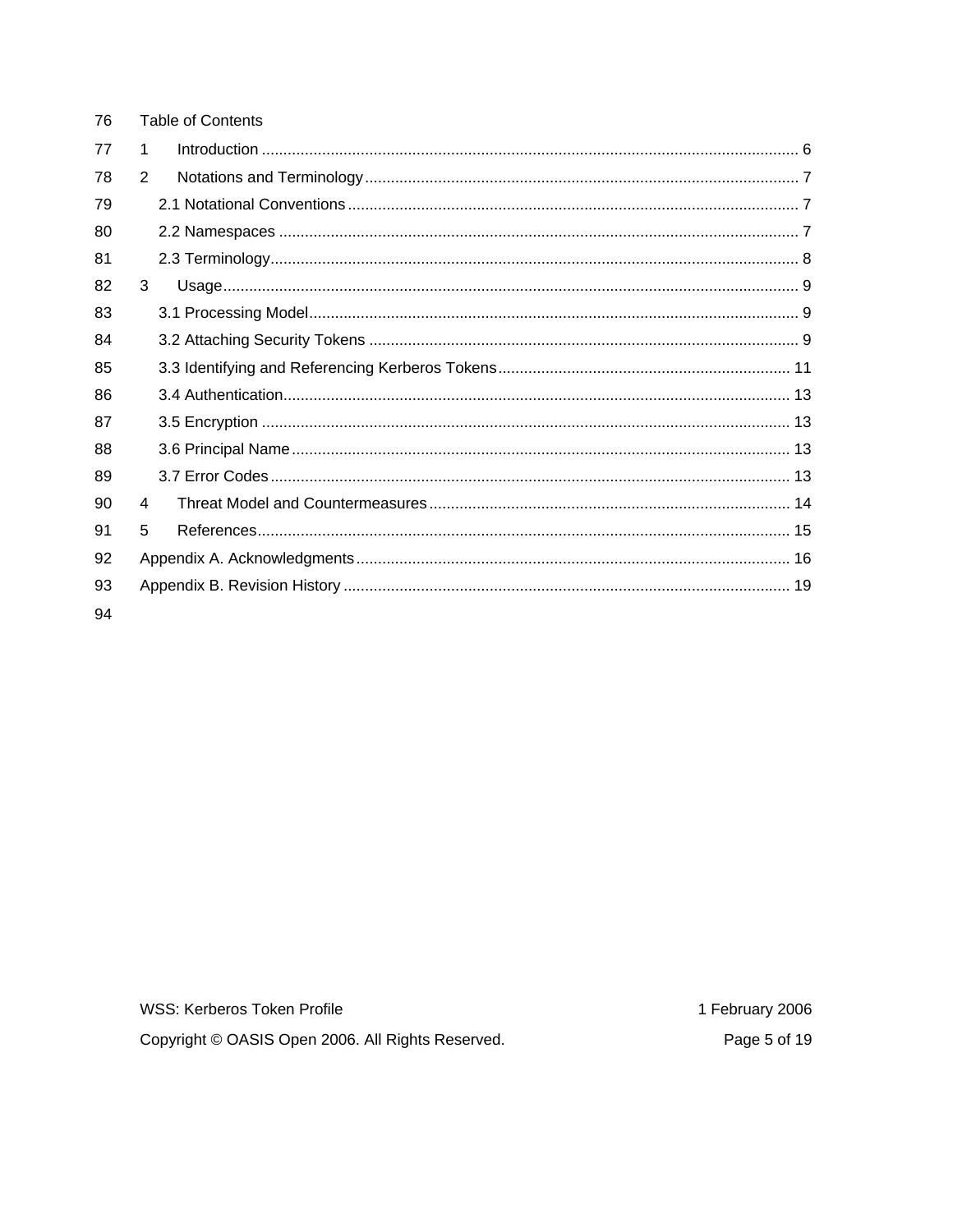## <sup>95</sup>**1 Introduction**

96 This specification describes the use of Kerberos [Kerb] tokens with respect to the WSS: SOAP 97 Message Security specification [WSS].

98 Specifically, this document defines how to encode Kerberos tickets and attach them to SOAP 99 messages. As well, it specifies how to add signatures and encryption to the SOAP message, in 100 accordance with WSS: SOAP Message Security, which uses and references the Kerberos 101 tokens.

102 For interoperability concerns, and for some security concerns, the specification is limited to using 103 the AP-REQ packet (service ticket and authenticator) defined by Kerberos as the Kerberos token. 104 This allows a service to authenticate the ticket and interoperate with existing Kerberos 105 implementations.

106 It should be noted that how the AP-REQ is obtained is out of scope of this specification as are 107 scenarios involving other ticket types and user-to-user interactions.

108 Note that Sections 2.1, 2.2, all of 3, and indicated parts of 6 are normative. All other sections are 109 non-normative.

WSS: Kerberos Token Profile 1 February 2006

Copyright © OASIS Open 2006. All Rights Reserved. **Page 6 of 19** Page 6 of 19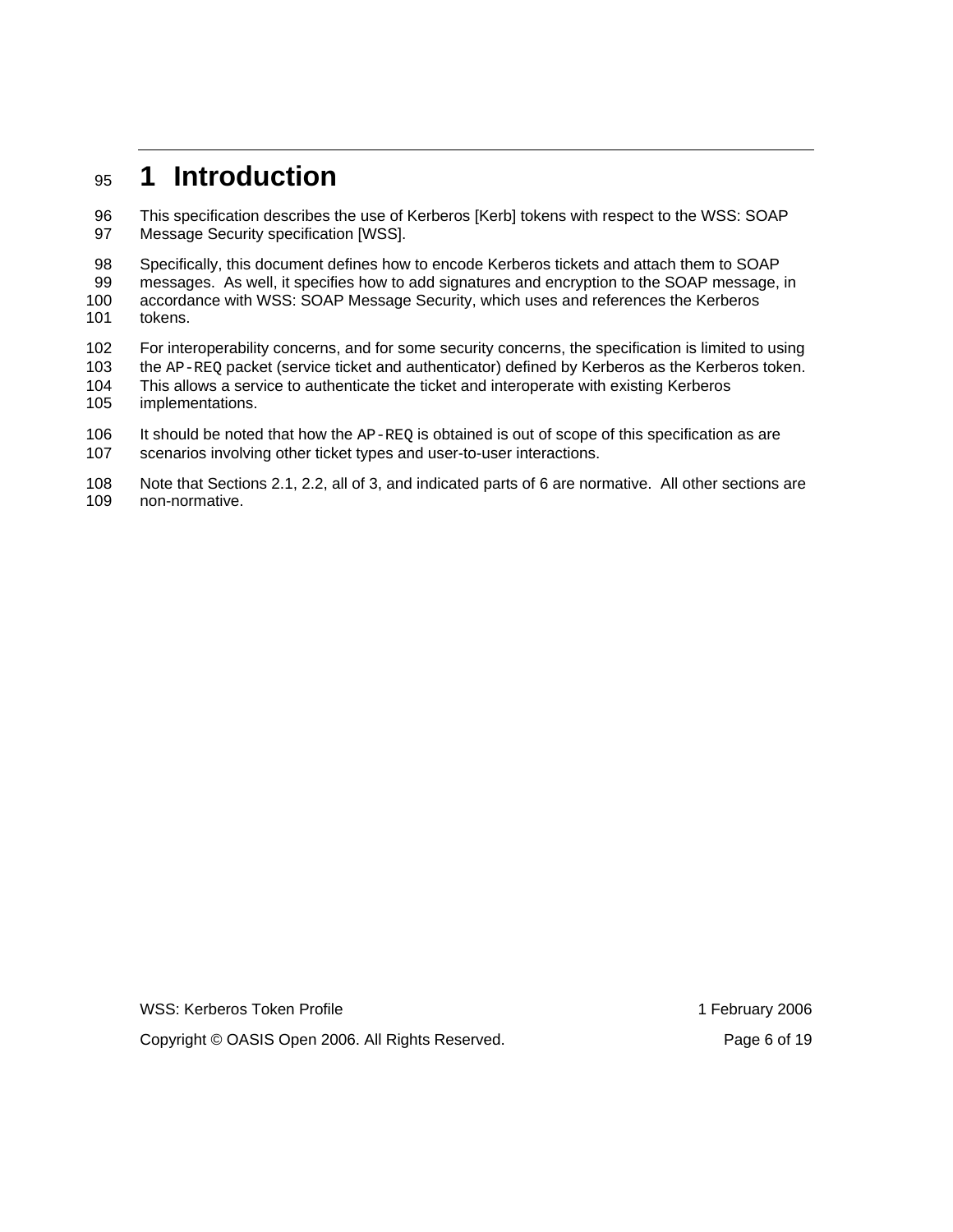## <sup>110</sup>**2 Notations and Terminology**

111 This section specifies the notations, namespaces, and terminology used in this specification.

#### 112 **2.1 Notational Conventions**

113 The keywords "MUST", "MUST NOT", "REQUIRED", "SHALL", "SHALL NOT", "SHOULD",

114 "SHOULD NOT", "RECOMMENDED", "MAY", and "OPTIONAL" in this document are to be 115 interpreted as described in RFC2119 [2119].

116

117 Namespace URIs (of the general form "some-URI") represent some application-dependent or 118 context-dependent URI as defined in RFC2396 [URI].

119

120 This specification is designed to work with the general SOAP [S11, S12] message structure and 121 message processing model, and should be applicable to any version of SOAP. The current SOAP 122 1.2 namespace URI is used herein to provide detailed examples, but there is no intention to limit

123 the applicability of this specification to a single version of SOAP.

#### 124 **2.2 Namespaces**

125 The XML namespace [XML-ns] URIs that MUST be used by implementations of this specification 126 are as follows (note that different elements in this specification are from different namespaces):

127

128 http://docs.oasis-open.org/wss/2004/01/oasis-200401-wss-wssecurity-<br>129 secext-1.0.xsd 129 secext-1.0.xsd<br>130 http://docs.oas 130 http://docs.oasis-open.org/wss/2004/01/oasis-200401-wss-wssecurity-131 utility-1.0.xsd<br>132 http://docs.oas: 132 http://docs.oasis-open.org/wss/oasis-wss-wssecurity-secext-1.1.xsd

133 Note that this specification does not introduce new schema elements.

134 The following namespaces are used in this document:

| Prefix          | Namespace                                                |
|-----------------|----------------------------------------------------------|
| S <sub>11</sub> | http://schemas.xmlsoap.org/soap/envelope/                |
| S <sub>12</sub> | http://www.w3.org/2003/05/soap-envelope                  |
| wsse            | http://docs.oasis-open.org/wss/2004/01/oasis-200401-wss- |

WSS: Kerberos Token Profile 1 February 2006

Copyright © OASIS Open 2006. All Rights Reserved. **Page 7 of 19** Page 7 of 19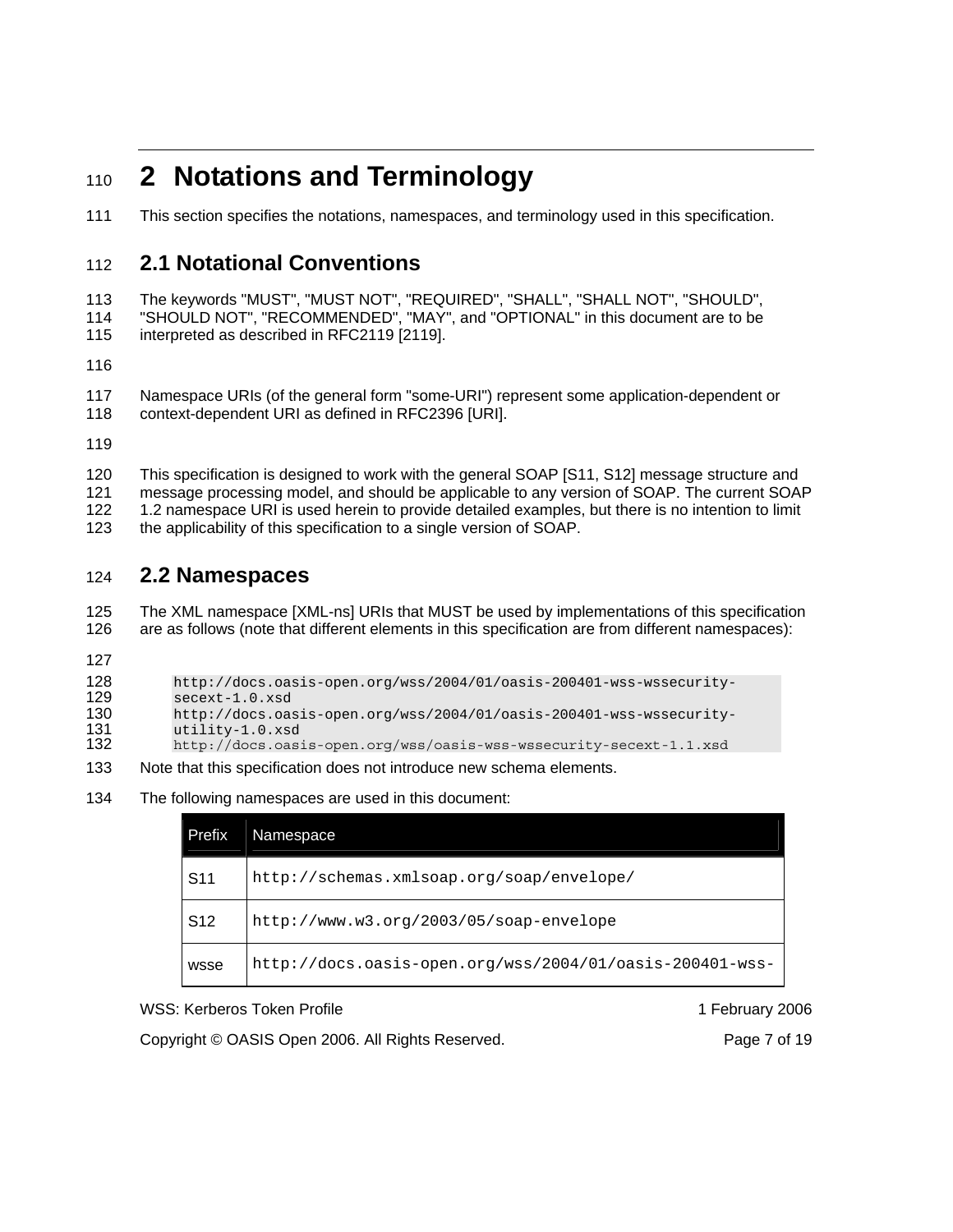|        | wssecurity-secext-1.0.xsd                                                              |
|--------|----------------------------------------------------------------------------------------|
| wsse11 | http://docs.oasis-open.org/wss/oasis-wss-wssecurity-<br>$secext-1.1.xsd$               |
| wsu    | http://docs.oasis-open.org/wss/2004/01/oasis-200401-wss-<br>wssecurity-utility-1.0.xsd |
| ds     | http://www.w3.org/2000/09/xmldsiq#                                                     |
| xenc   | http://www.w3.org/2001/04/xmlenc#                                                      |

135

136 The URLs provided for the wsse and wsu namespaces can be used to obtain the schema files. 137 URI fragments defined in this specification are relative to the following base URI unless otherwise<br>138 specified: specified:

139 http://docs.oasis-open.org/wss/oasis-wss-kerberos-token-profile-1.1

#### 140 **2.3 Terminology**

141 Readers are presumed to be familiar with the terms in the Internet Security Glossary [ISG].

142

143 This specification employs the terminology defined in the WSS: SOAP Message Security Core 144 Specification [WSS].

145

146 The following (non-normative) table defines additional acronyms and abbreviations for this ηt.

| 147 | documer |
|-----|---------|
|     |         |

| <b>Term</b> | <b>Definition</b>             |
|-------------|-------------------------------|
| <b>SHA</b>  | Secure Hash Algorithm         |
| SOAP        | Simple Object Access Protocol |
| URI         | Uniform Resource Identifier   |
| XML         | Extensible Markup Language    |

148

| WSS: Kerberos Token Profile                       | 1 February 2006 |
|---------------------------------------------------|-----------------|
| Copyright © OASIS Open 2006. All Rights Reserved. | Page 8 of 19    |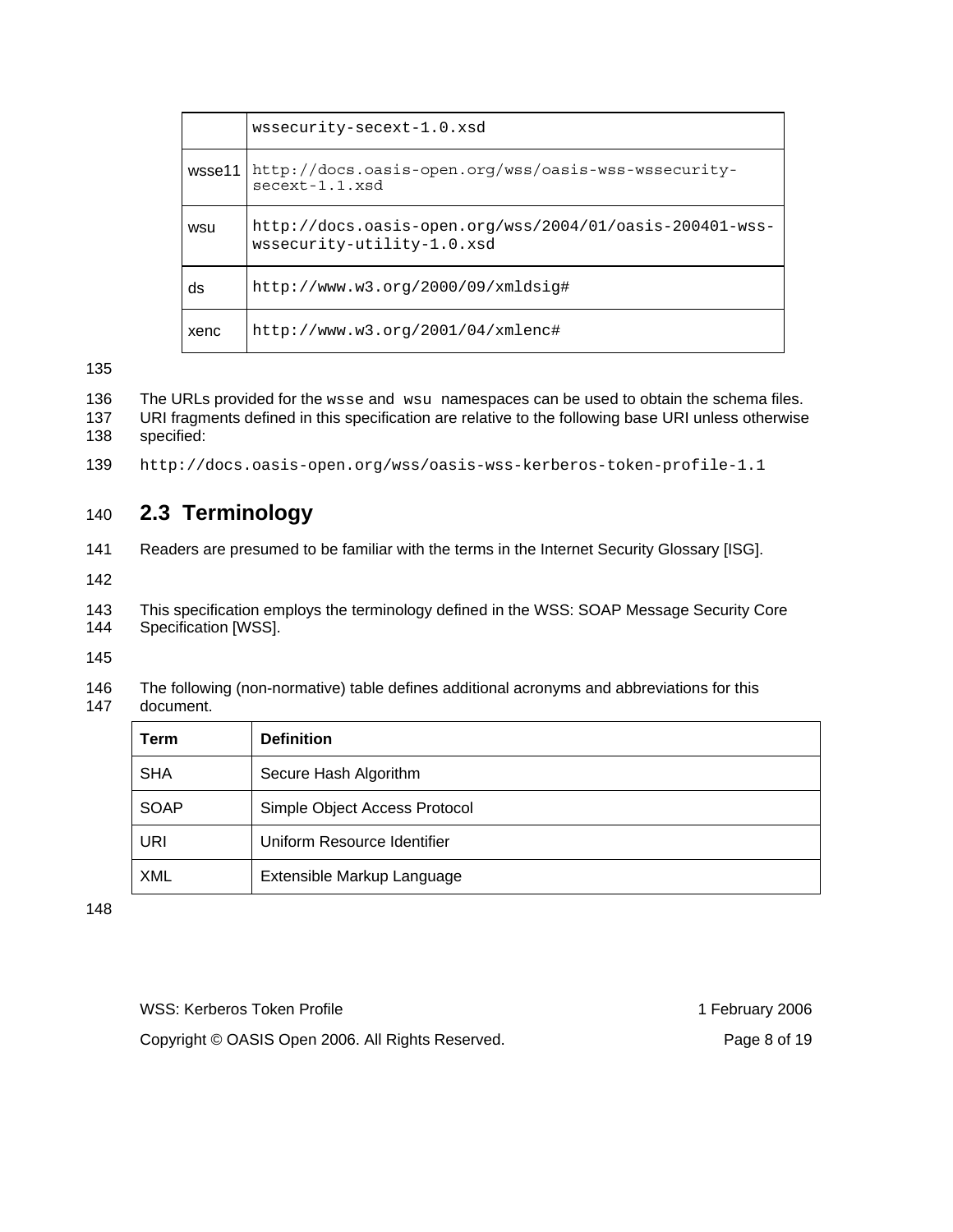## <sup>149</sup>**3 Usage**

150 This section describes the profile (specific mechanisms and procedures) for the Kerberos binding 151 of WSS: SOAP Message Security.

152 **Identification:** http://docs.oasis-open.org/wss/oasis-wss-kerberos-token-153 profile-1.1

#### 154 **3.1 Processing Model**

155 The processing model for WSS: SOAP Message Security with Kerberos tokens is no different 156 from that of WSS: SOAP Message Security with other token formats as described in WSS: SOAP 157 Message Security.

#### 158 **3.2 Attaching Security Tokens**

159 Kerberos tokens are attached to SOAP messages using WSS: SOAP Message Security by using

160 the <wsse:BinarySecurityToken> described in WSS: SOAP Message Security. When using

161 this element, the @ValueType attribute MUST be specified. This specification defines six

162 values for this attribute as defined in the table below:

| <b>URI</b>                                                                                            | Description                                                                                                                                                                                                                                              |
|-------------------------------------------------------------------------------------------------------|----------------------------------------------------------------------------------------------------------------------------------------------------------------------------------------------------------------------------------------------------------|
| http://docs.oasis-open.org/wss/oasis-<br>wss-kerberos-token-profile-1.1#Kerb<br>erosv5 AP REQ         | Kerberos v5 AP-REQ as defined in the<br>Kerberos specification. This ValueType is<br>used when the ticket is an AP Request.                                                                                                                              |
| http://docs.oasis-open.org/wss/oasis-<br>wss-kerberos-token-profile-1.1#GSS_<br>Kerberosv5 AP REQ     | A GSS-API Kerberos V5 mechanism token<br>containing an KRB_AP_REQ message as<br>defined in RFC-1964 [1964], Sec. 1.1 and<br>its successor RFC-4121 [4121], Sec. 4.1.<br>This ValueType is used when the ticket is<br>an AP Request (ST + Authenticator). |
| http://docs.oasis-open.org/wss/oasis-<br>wss-kerberos-token-profile-1.1#Kerb<br>erosv5 AP REQ1510     | Kerberos v5 AP-REQ as defined in<br>RFC1510. This ValueType is<br>used when the ticket is an AP Request per<br>RFC1510.                                                                                                                                  |
| http://docs.oasis-open.org/wss/oasis-<br>wss-kerberos-token-profile-1.1#GSS_<br>Kerberosv5 AP REQ1510 | A GSS-API Kerberos V5 mechanism token<br>containing an KRB_AP_REQ message as<br>defined in RFC-1964, Sec. 1.1 and its                                                                                                                                    |

WSS: Kerberos Token Profile 1 February 2006

Copyright © OASIS Open 2006. All Rights Reserved. Page 9 of 19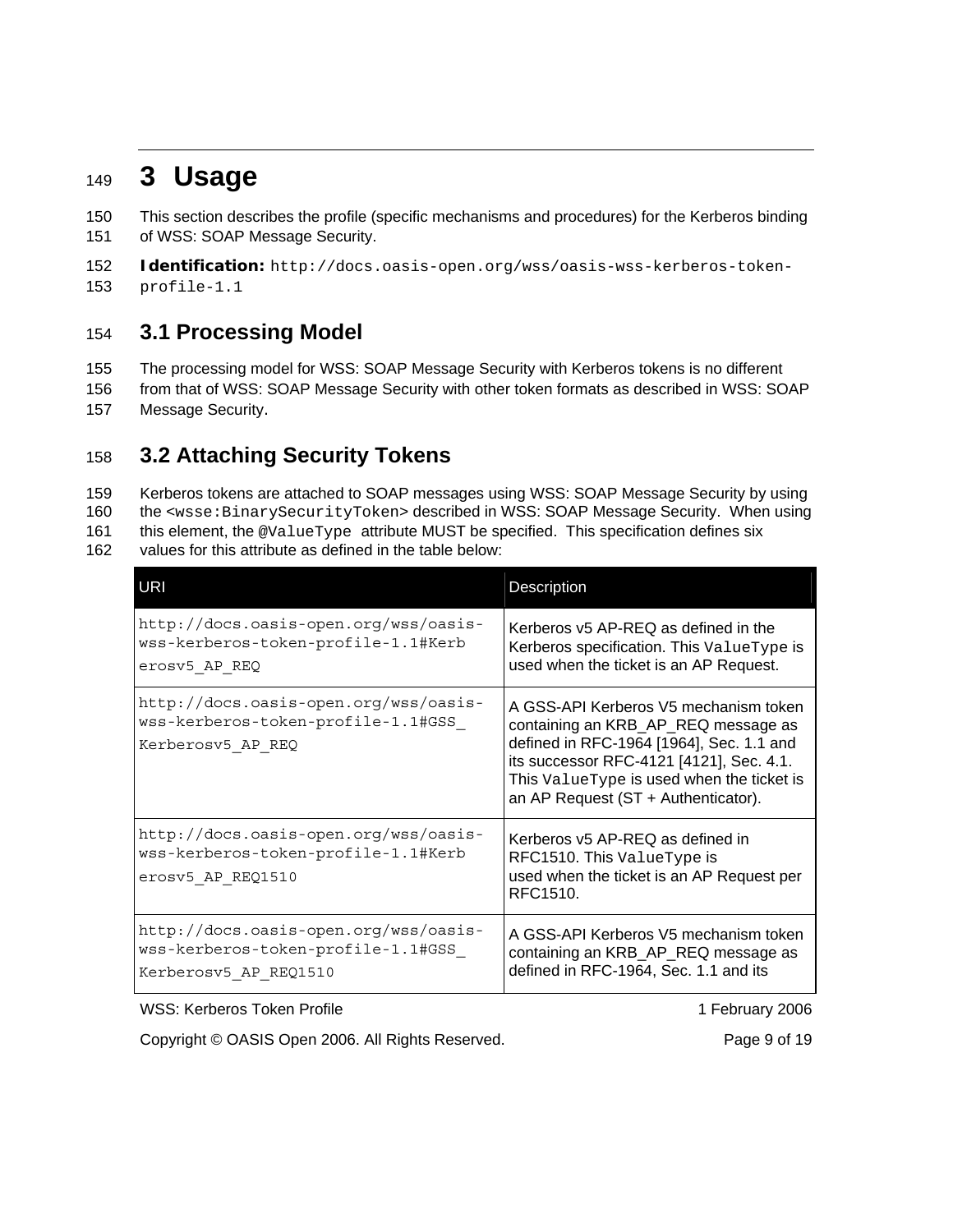|                                                                                                      | successor RFC-4121, Sec. 4.1. This<br>ValueType is used when the ticket is an<br>AP Request<br>(ST + Authenticator) per RFC1510.                                                                                                                          |
|------------------------------------------------------------------------------------------------------|-----------------------------------------------------------------------------------------------------------------------------------------------------------------------------------------------------------------------------------------------------------|
| http://docs.oasis-open.org/wss/oasis-<br>wss-kerberos-token-profile-1.1#Kerb<br>erosv5 AP REQ4120    | Kerberos v5 AP-REQ as defined in<br>RFC4120. This ValueType is<br>used when the ticket is an AP Request per<br>RFC4120                                                                                                                                    |
| http://docs.oasis-open.org/wss/oasis-<br>wss-kerberos-token-profile-1.1#GSS<br>Kerberosv5 AP REQ4120 | A GSS-API Kerberos V5 mechanism token<br>containing an KRB_AP_REQ message as<br>defined in RFC-1964, Sec. 1.1 and its<br>successor RFC-4121, Sec. 4.1. This<br>ValueType is used when the ticket is an<br>AP Request<br>(ST + Authenticator) per RFC4120. |

163 It should be noted that the URIs in the table above also serve as the official URIs identifying the 164 Kerberos tokens defined in this specification.

165

166 All token types defined in this section use the type 0x8003 defined in RFC1964 for the checksum 167 field of the authenticator inside the AP\_REQ.

168

169 The octet sequence of either the GSS-API framed KRB\_AP\_REQ token or an unwrapped

170 AP\_REQ is encoded using the indicated encoding (e.g. base 64) and the result is placed inside of

171 the <wsse:BinarySecurityToken> element.

#### 172 The following example illustrates a SOAP message with a Kerberos token.

| 173 | $\text{S11:Envelope } xmlns: \text{S11=}\dots$ $xmlns:$ wsu= $\dots$ .                                                                                                                                                                                                                                                                                                                                                                                                                                                                                                                                                        |  |  |
|-----|-------------------------------------------------------------------------------------------------------------------------------------------------------------------------------------------------------------------------------------------------------------------------------------------------------------------------------------------------------------------------------------------------------------------------------------------------------------------------------------------------------------------------------------------------------------------------------------------------------------------------------|--|--|
| 174 | $<$ S11:Header>                                                                                                                                                                                                                                                                                                                                                                                                                                                                                                                                                                                                               |  |  |
| 175 | <wsse:security xmlns:wsse=""></wsse:security>                                                                                                                                                                                                                                                                                                                                                                                                                                                                                                                                                                                 |  |  |
| 176 | <wsse:binarysecuritytoken encodingtype="http://docs.&lt;/th&gt;&lt;/tr&gt;&lt;tr&gt;&lt;th&gt;177&lt;/th&gt;&lt;th&gt;oasis-open.org/wss/2004/01/oasis-200401-wss-soap-message-&lt;/th&gt;&lt;/tr&gt;&lt;tr&gt;&lt;th&gt;178&lt;/th&gt;&lt;th colspan=3&gt;security-1.0#Base64Binary" id="MyToken" valuetype=" http://docs.oasis-&lt;/th&gt;&lt;/tr&gt;&lt;tr&gt;&lt;th&gt;179&lt;/th&gt;&lt;th colspan=3&gt;open.org/wss/oasis-wss-kerberos-token-profile-1.1#Kerb&lt;/th&gt;&lt;/tr&gt;&lt;tr&gt;&lt;th&gt;180&lt;/th&gt;&lt;th colspan=3&gt;erosv5 AP REQ" wsu:="">boIBxDCCAcCqAwIBBaEDAqEOoqcD</wsse:binarysecuritytoken> |  |  |
| 181 |                                                                                                                                                                                                                                                                                                                                                                                                                                                                                                                                                                                                                               |  |  |
| 182 | $\ddotsc$                                                                                                                                                                                                                                                                                                                                                                                                                                                                                                                                                                                                                     |  |  |
| 183 |                                                                                                                                                                                                                                                                                                                                                                                                                                                                                                                                                                                                                               |  |  |
| 184 | $\langle$ /S11:Header>                                                                                                                                                                                                                                                                                                                                                                                                                                                                                                                                                                                                        |  |  |
| 185 | $<$ S $11$ : Body>                                                                                                                                                                                                                                                                                                                                                                                                                                                                                                                                                                                                            |  |  |
| 186 | $\ddotsc$                                                                                                                                                                                                                                                                                                                                                                                                                                                                                                                                                                                                                     |  |  |
| 187 | $\langle$ /S11:Body>                                                                                                                                                                                                                                                                                                                                                                                                                                                                                                                                                                                                          |  |  |
| 188 | $\langle$ /S11:Envelope>                                                                                                                                                                                                                                                                                                                                                                                                                                                                                                                                                                                                      |  |  |

189

WSS: Kerberos Token Profile 1 Australian 1 February 2006

Copyright © OASIS Open 2006. All Rights Reserved. Page 10 of 19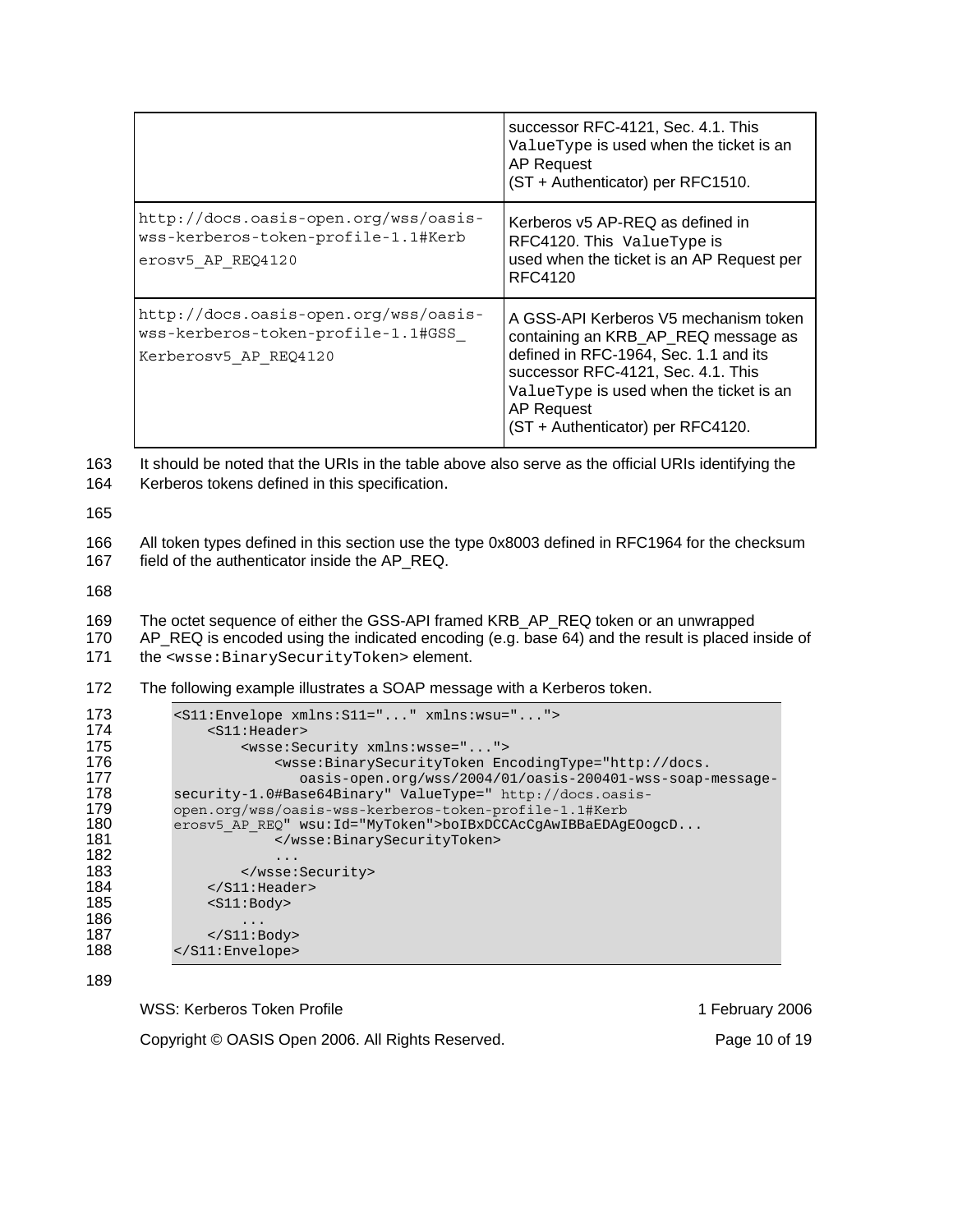### 190 **3.3 Identifying and Referencing Kerberos Tokens**

- 191 A Kerberos Token is referenced by means of the <wsse:SecurityTokenReference> 192 element. This mechanism, defined in WSS: SOAP Message Security, provides different
- 193 referencing mechanisms. The following list identifies the supported and unsupported 194 mechanisms:
- 195 The wsu: Id MAY be specified on the <wsse: BinarySecurityToken> element allowing the 196 token to be directly referenced.
- 197 A <wsse: KeyIdentifier> element MAY be used which specifies the identifier for the
- 198 Kerberos ticket. This value is computed as the SHA1 of the pre-encoded octets that were used to
- 199 form the contents of the <wsse:BinarySecurityToken> element. The
- 200 <wsse:KeyIdentifier> element contains the encoded form the of the KeyIdentifier
- 201 which is defined as the base64 encoding of the SHA1 result.
- 202 Key Name references MUST NOT be used.
- 203 When a Kerberos Token is referenced using <wsse:SecurityTokenReference> the
- 204 @wsse11:TokenType attribute SHOULD be specified. If the @wsse11:TokenType is specified
- 205 its value MUST be the URI that identifies the Kerberos token type as defined for a corresponding
- 206 BinarySecurityToken/@ValueType attribute. The Reference/@ValueType attribute is
- 207 not required. If specified, its value MUST be equivalent to that of the @wsse11:TokenType 208 attribute..
- 209 The <wsse:SecurityTokenReference> element from which the reference is made contains
- 210 the <wsse:KeyIdentifier> element. The <wsse:KeyIdentifier> element MUST have a
- 211 valueType attribute on the <wsse:KeyIdentifier> element with the value
- 212 #Kerberosv5APREQSHA1 and its contents MUST be the SHA1 of GSS-API framed<br>213 KRB AP REQ token or unwrapped AP-REQ, as appropriate, encoded as per the
- KRB AP REQ token or unwrapped AP-REQ, as appropriate, encoded as per the
- 214 <wsse:KeyIdentifier> element's EncodingType attribute.
- 215

| Reference Identifier | <b>ValueType URI</b>                                                                                    | <b>Description</b>                                                                                      |
|----------------------|---------------------------------------------------------------------------------------------------------|---------------------------------------------------------------------------------------------------------|
| Kerberos v5 AP-REQ   | http://docs.oasis-<br>open.org/wss/oasis-<br>wss-kerberos-token-<br>profile-1.1#Kerb<br>erosv5APREOSHA1 | SHA1 of the v5 AP-REQ octets, either GSS-API<br>framed KRB AP REQ token or just the Kerberos<br>AP-REQ. |

216

- 217 The following example illustrates using ID references to a Kerberos token:
- 218

```
219 <s11:Envelope xmlns:S11="..." xmlns:wsse="..." xmlns:wsu="..."><br>220 <s11:Header>
    <S11:Header>
```
WSS: Kerberos Token Profile 1 February 2006

Copyright © OASIS Open 2006. All Rights Reserved. Page 11 of 19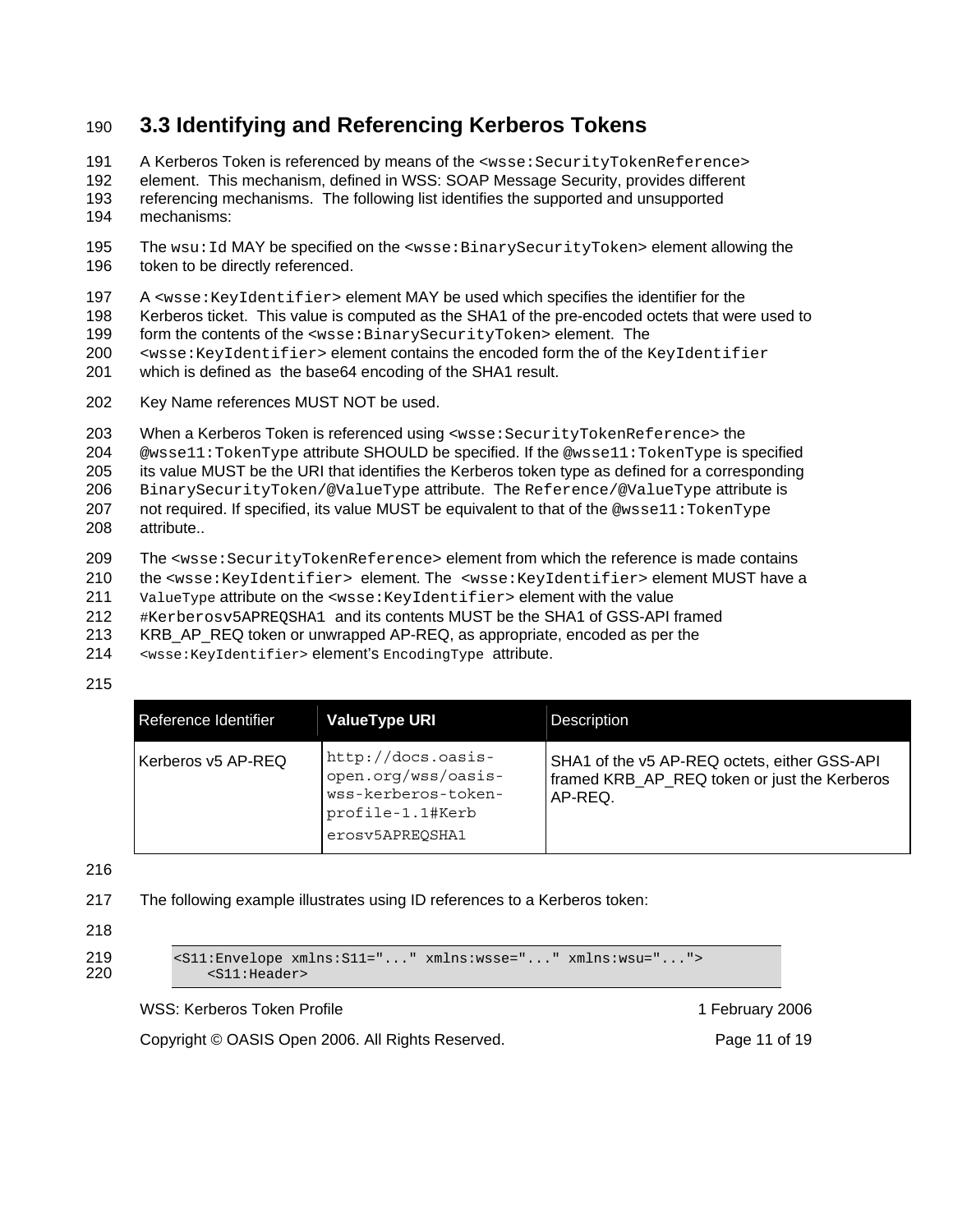221 <wsse:Security><br>222 <wsse:Binar <wsse:BinarySecurityToken EncodingType="http://docs. oasis-open.org/wss/2004/01/oasis-200401-wss-soap-message-security-224 1.0#Base64Binary" ValueType="http://docs.oasis-open.org/wss/oasis-wss-<br>225 herberos-token-profile-1.1#Kerberosv5 AP REQ" wsu:Id="MyToken"> kerberos-token-profile-1.1#Kerberosv5\_AP\_REQ" wsu:Id="MyToken"> 226 boIBxDCCAcCgAwIBBaEDAgEOogcD...<br>227 </wsse:BinarySecurityToken> </wsse:BinarySecurityToken> 228<br>229 <wsse:SecurityTokenReference> <wsse:Reference URI="#MyToken" 231 ValueType="http://docs.oasis-open.org/wss/oasis-wss-kerberos-token-<br>232 profile-1.1#Kerberosv5 AP REO"> profile-1.1#Kerberosv5\_AP\_REQ"> </wsse:Reference> </wsse:SecurityTokenReference> ...<br> $236$  .... 236 </wsse:Security><br>237 </s11:Header> </S11:Header><br> $238$  <S11:Body> <S11:Body> ...<br>240 </s11:B 240 </S11:Body><br>241 </S11:Envelope> </S11:Envelope> 

244 The AP-REQ packet is included in the initial message to the service, but need not be attached to 245 subsequent messages exchanged between the involved parties. Consequently, the 246 KeyIdentifier reference mechanism SHOULD be used on subsequent exchanges as 247 illustrated in the example below:

| 249<br>250<br>251 | $\text{S31:Envelope }$ xmlns: $\text{S11=}\$ " xmlns:wsse="" xmlns:wsu=""><br>$<$ S11:Header><br><wsse: security=""></wsse:>                                                                                                                                                                                                           |
|-------------------|----------------------------------------------------------------------------------------------------------------------------------------------------------------------------------------------------------------------------------------------------------------------------------------------------------------------------------------|
| 252               |                                                                                                                                                                                                                                                                                                                                        |
| 253               | <wsse:securitytokenreference></wsse:securitytokenreference>                                                                                                                                                                                                                                                                            |
| 254               | $wssel1:TokenType='http://docs.oasis-open.org/wss/oasis-wss-kerberos-$                                                                                                                                                                                                                                                                 |
| 255               | token-profile-1.1#Kerberosv5 AP REQ"                                                                                                                                                                                                                                                                                                   |
| 256               | <wsse:keyidentifier valuetype="http://docs.oasis-&lt;/th&gt;&lt;/tr&gt;&lt;tr&gt;&lt;th&gt;257&lt;/th&gt;&lt;th&gt;open.org/wss/oasis-wss-kerberos-token-profile-1.1#Kerb&lt;/th&gt;&lt;/tr&gt;&lt;tr&gt;&lt;th&gt;258&lt;/th&gt;&lt;th&gt;&lt;math&gt;erosv5APREOSHA1&lt;/math&gt;">GbsDt+WmD9XlnUUWbY/nhBveW8I=</wsse:keyidentifier> |
| 259               |                                                                                                                                                                                                                                                                                                                                        |
| 260               |                                                                                                                                                                                                                                                                                                                                        |
| 261               | .                                                                                                                                                                                                                                                                                                                                      |
| 262               |                                                                                                                                                                                                                                                                                                                                        |
| 263               | $\langle$ /S11:Header>                                                                                                                                                                                                                                                                                                                 |
| 264               | $<$ S $11$ : Body>                                                                                                                                                                                                                                                                                                                     |
| 265               | $\ddot{\phantom{0}}$ .                                                                                                                                                                                                                                                                                                                 |
| 266               | $\langle$ /S11:Body>                                                                                                                                                                                                                                                                                                                   |
| 267               | $\langle$ /S11:Envelope>                                                                                                                                                                                                                                                                                                               |
| 268               |                                                                                                                                                                                                                                                                                                                                        |

WSS: Kerberos Token Profile 1 February 2006

Copyright © OASIS Open 2006. All Rights Reserved. Page 12 of 19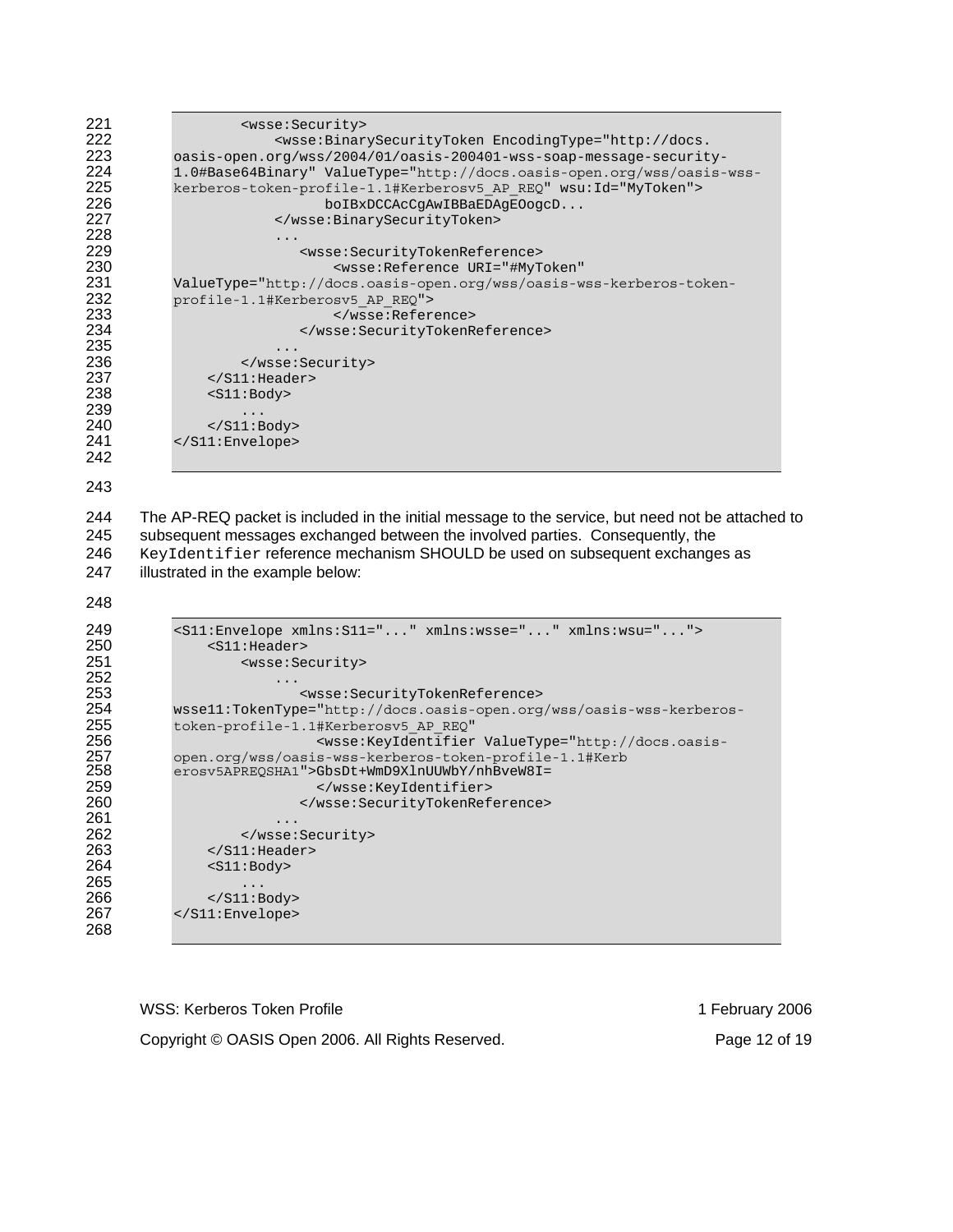#### 269 **3.4 Authentication**

270 When a Kerberos ticket is referenced as a signature key, the signature algorithm [DSIG] MUST 271 be a hashed message authentication code.

272

273 When a Kerberos ticket is referenced as an encryption key, the encryption algorithm MUST be a 274 symmetric encryption algorithm.

275

276 The value of the signature or encryption key is constructed from the value of the Kerberos sub-277 key when it is present in the authenticator or a session key from the ticket if the sub-key is 278 absent, either by using the Kerberos sub-key or session key directly or using a key derived from 279 that key using a mechanism agreed to by the communicating parties.

#### 280 **3.5 Encryption**

281 When a Kerberos ticket is referenced as an encryption key, the encryption algorithm MUST be a 282 symmetric encryption algorithm.

283

284 The value of the signature or encryption key is constructed from the value of the Kerberos sub-285 key when it is present in the authenticator or a session key from the ticket if the sub-key is 286 absent, either by using the Kerberos sub-key or session key directly or using a key derived from

287 that key using a mechanism agreed to by the communicating parties..

#### 288 **3.6 Principal Name**

289 Kerberos principal name definition and mapping of non-Kerberos names to Kerberos V principal 290 names are out of scope of this document.

#### 291 **3.7 Error Codes**

292 When using Kerberos tokens, it is RECOMMENDED to use the error codes defined in the WSS:

293 SOAP Message Security specification. However, implementations MAY use custom errors,

294 defined in private namespaces if they desire. Care should be taken not to introduce security

295 vulnerabilities in the errors returned.

WSS: Kerberos Token Profile 1 February 2006 Copyright © OASIS Open 2006. All Rights Reserved. Page 13 of 19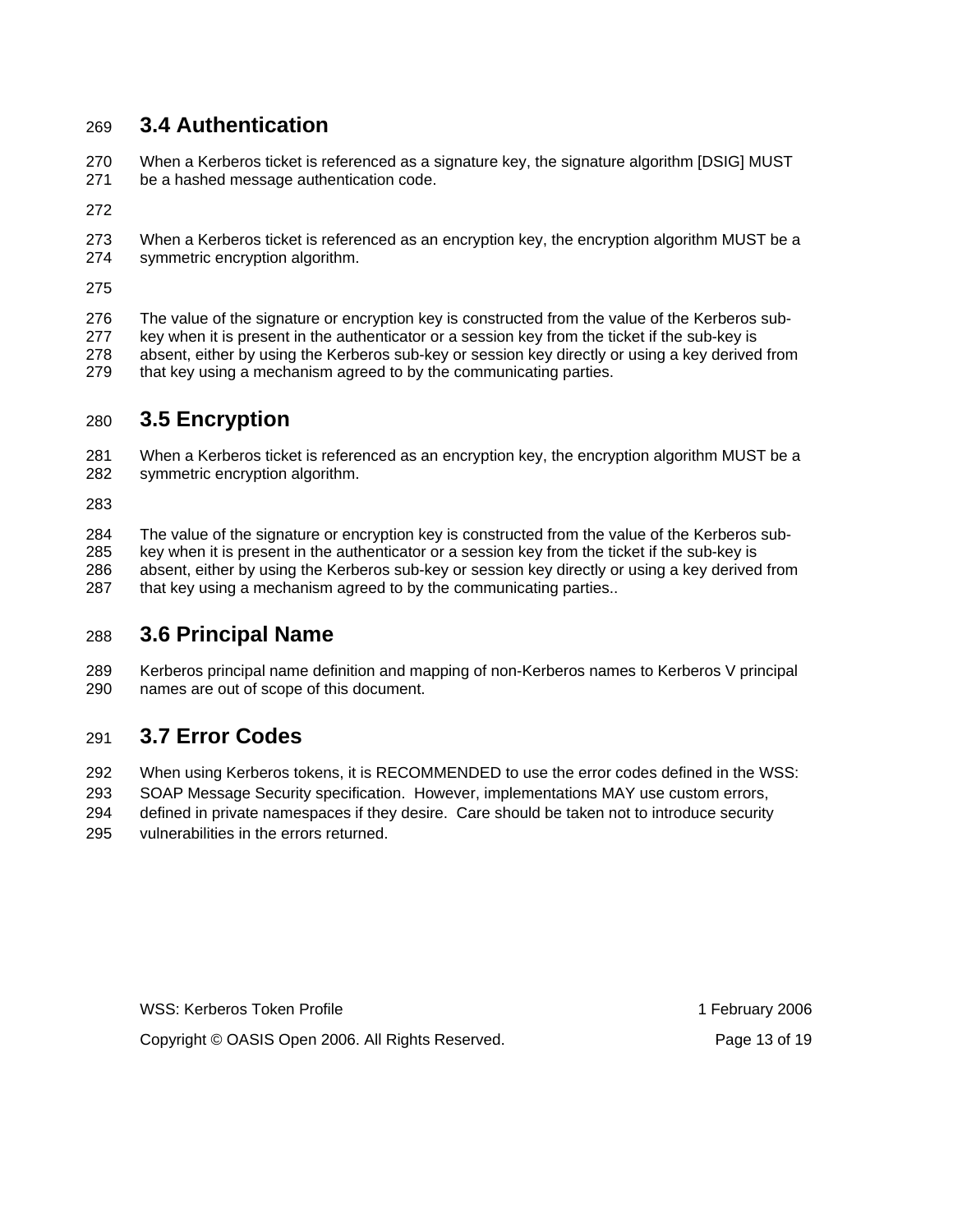## <sup>296</sup>**4 Threat Model and Countermeasures**

297 The use of Kerberos assertion tokens with WSS: SOAP Message Security introduces no new 298 message-level threats beyond those identified for Kerberos itself or by WSS: SOAP Message 299 Security with other types of security tokens. 300 301 One potential threat is that of key re-use. The mechanisms described in WSS: SOAP Message 302 Security can be used to prevent replay of the message; however, it is possible that for some 303 service scopes, there are host security concerns of key hijacking within a Kerberos infrastructure. 304 The use of the AP-REQ and its associated authenticator and sequencer mitigate this threat. 305 306 Message alteration and eavesdropping can be addressed by using the integrity and confidentiality 307 mechanisms described in WSS: SOAP Message Security. Replay attacks can be addressed by 308 using message timestamps and caching, as well as other application-specific tracking 309 mechanisms. For Kerberos tokens ownership is verified by use of keys, so man-in-the-middle 310 attacks are generally mitigated. 311 312 It is strongly recommended that GSS wrapped AP-REQ be used or that unwrapped AP-REQ be 313 combined with timestamp be used to prevent replay attack. 314 315 It is strongly recommended that all relevant and immutable message data be signed to prevent 316 replay attacks. 317 318 It should be noted that transport-level security MAY be used to protect the message and the 319 security token in cases where neither a GSS-API framed KRB\_AP\_REQ token or an unwrapped 320 AP-REQ combined with timestamp and signature are being used.

WSS: Kerberos Token Profile 1 February 2006

Copyright © OASIS Open 2006. All Rights Reserved. Page 14 of 19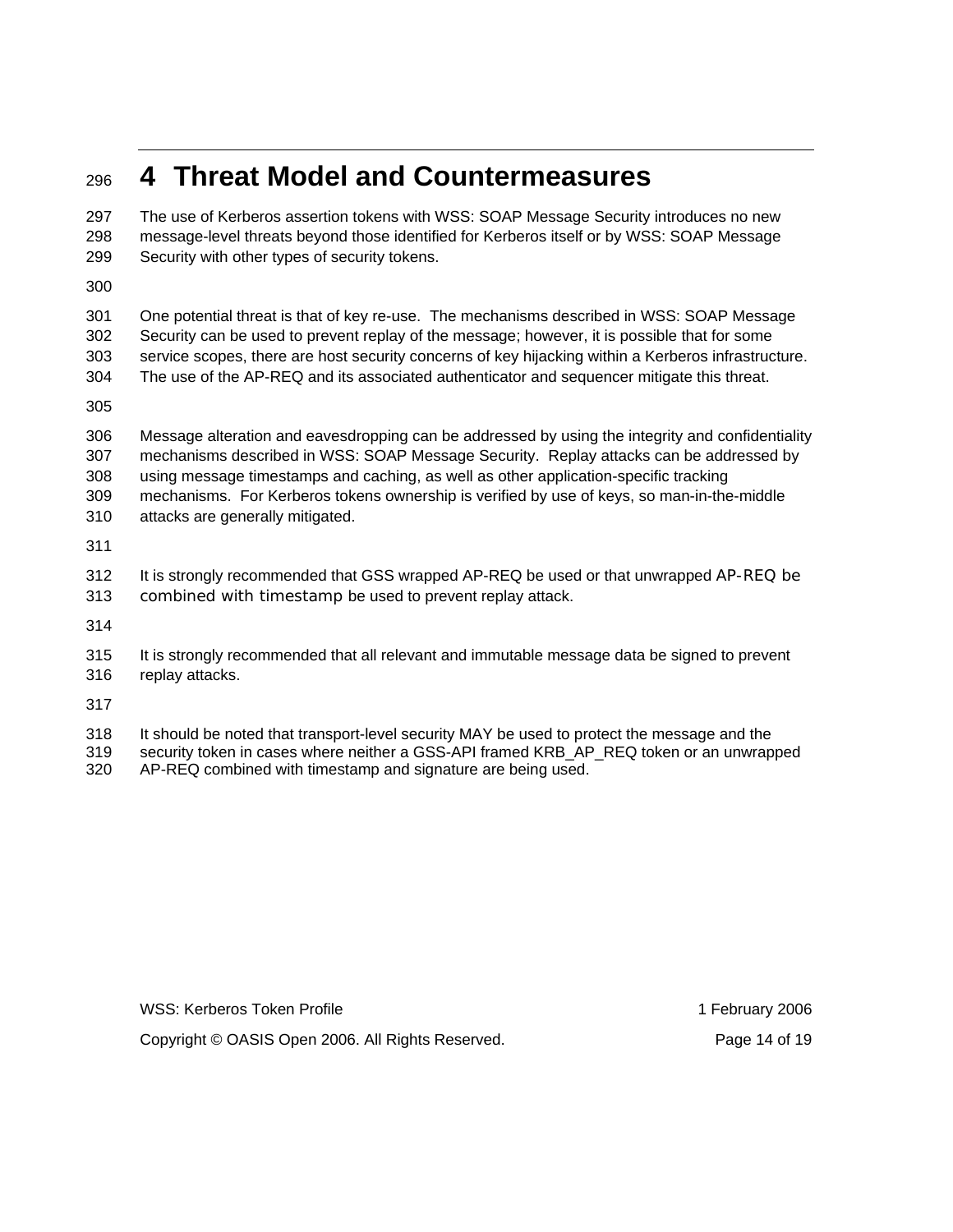## <sup>321</sup>**5 References**

322 The following are normative references

| 323<br>324               | [2119]                                     | S. Bradner, "Key words for use in RFCs to Indicate Requirement Levels,"<br>RFC 2119, Harvard University, March 1997                                                                                          |  |  |
|--------------------------|--------------------------------------------|--------------------------------------------------------------------------------------------------------------------------------------------------------------------------------------------------------------|--|--|
| 325<br>326               | [Kerb]                                     | J. Kohl and C. Neuman, "The Kerberos Network Authentication Service<br>(V5)," RFC 1510, September 1993, http://www.ietf.org/rfc/rfc1510.txt.                                                                 |  |  |
| 327<br>328               | [KEYWORDS]                                 | S. Bradner, "Key words for use in RFCs to Indicate Requirement Levels,"<br>RFC 2119, Harvard University, March 1997                                                                                          |  |  |
| 329                      | [S11]                                      | W3C Note, "SOAP: Simple Object Access Protocol 1.1," 08 May 2000.                                                                                                                                            |  |  |
| 330<br>331               | [S12]                                      | W3C Recommendation, "SOAP Version 1.2 Part 1: Messaging<br>Framework", 23 June 2003.                                                                                                                         |  |  |
| 332<br>333<br>334        | [URI]                                      | T. Berners-Lee, R. Fielding, L. Masinter, "Uniform Resource Identifiers<br>(URI): Generic Syntax," RFC 3986, MIT/LCS, Day Software, Adobe<br>Systems, January 2005.                                          |  |  |
| 335<br>336<br>337<br>338 | [WSS]                                      | A. Nadalin et al., Web Services Security: SOAP Message Security 1.1<br>(WS-Security 2004), OASIS Standard, http://docs.oasis-<br>open.org/wss/2004/01/oasis-200401-wss-soap-message-security-<br>$1.1$ .pdf. |  |  |
| 339<br>340               | [1964]                                     | J. Linn, The Kerberos Version 5 GSS-API Mechanism, RFC 1964, June<br>1996.                                                                                                                                   |  |  |
| 341<br>342<br>343        | [4121]                                     | L, Zhu, K. Jaganathan, S. Hartman, The Kerberos Version 5 Generic<br>Security Service Application Program Interface (GSS-API) Mechanism:<br>Version 2, RFC 4121, July 2005.                                  |  |  |
| 344                      | The following are non-normative references |                                                                                                                                                                                                              |  |  |
| 345                      | [ISG]                                      | Informational RFC 2828, "Internet Security Glossary," May 2000.                                                                                                                                              |  |  |
| 346                      | $[XML-ns]$                                 | W3C Recommendation, "Namespaces in XML," 14 January 1999.                                                                                                                                                    |  |  |
| 347<br>348<br>349        | [DSIG]                                     | D. Eastlake, J. R., D. Solo, M. Bartel, J. Boyer, B. Fox, E. Simon. XML-<br>Signature Syntax and Processing, W3C Recommendation, 12 February<br>2002. http://www.w3.org/TR/xmldsig-core/.                    |  |  |

WSS: Kerberos Token Profile 1 Australian 1 February 2006 Copyright © OASIS Open 2006. All Rights Reserved. Page 15 of 19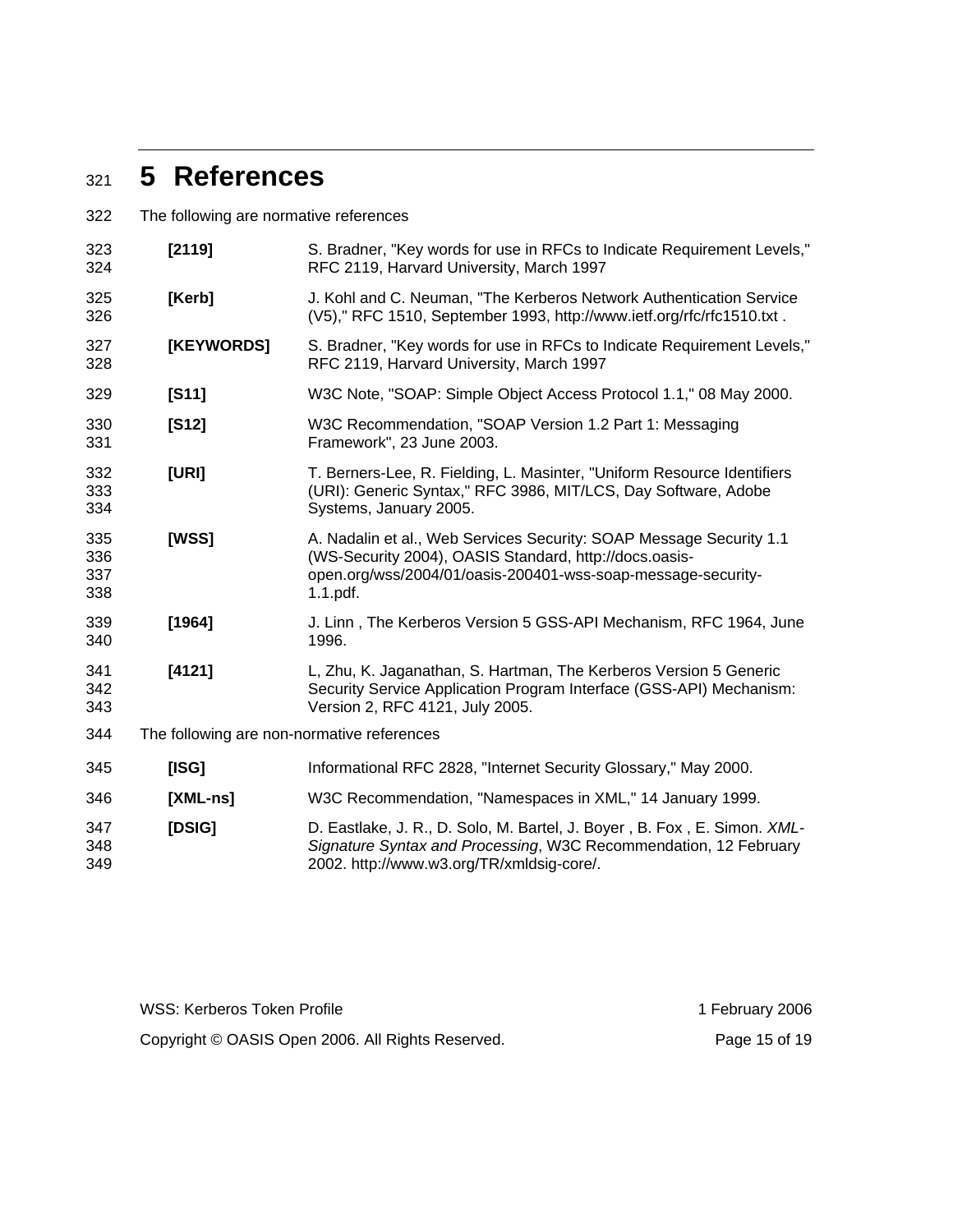## <sup>350</sup>**Appendix A. Acknowledgments**

 $351$ 

| <b>Current Contributors:</b> |               |                                    |
|------------------------------|---------------|------------------------------------|
| Michael                      | Hu            | Actional                           |
| Maneesh                      | Sahu          | Actional                           |
| Duane                        | Nickull       | Adobe Systems                      |
| Gene                         | Thurston      | AmberPoint                         |
| Frank                        | Siebenlist    | <b>Argonne National Laboratory</b> |
| Hal                          | Lockhart      | <b>BEA Systems</b>                 |
| Denis                        | Pilipchuk     | <b>BEA Systems</b>                 |
| Corinna                      | Witt          | <b>BEA Systems</b>                 |
| <b>Steve</b>                 | Anderson      | <b>BMC Software</b>                |
| <b>Rich</b>                  | Levinson      | <b>Computer Associates</b>         |
| Thomas                       | DeMartini     | ContentGuard                       |
| <b>Merlin</b>                | Hughes        | Cybertrust                         |
| Dale                         | Moberg        | <b>Cyclone Commerce</b>            |
| <b>Rich</b>                  | Salz          | Datapower                          |
| Sam                          | Wei           | <b>EMC</b>                         |
| Dana S.                      | Kaufman       | Forum Systems                      |
| <b>Toshihiro</b>             | Nishimura     | Fujitsu                            |
| Kefeng                       | Chen          | <b>GeoTrust</b>                    |
| Irving                       | Reid          | Hewlett-Packard                    |
| Kojiro                       | Nakayama      | Hitachi                            |
| Paula                        | Austel        | <b>IBM</b>                         |
| <b>Derek</b>                 | Fu            | <b>IBM</b>                         |
| Maryann                      | Hondo         | <b>IBM</b>                         |
| Kelvin                       | Lawrence      | <b>IBM</b>                         |
| Michael                      | McIntosh      | <b>IBM</b>                         |
| Anthony                      | Nadalin       | <b>IBM</b>                         |
| Nataraj                      | Nagaratnam    | <b>IBM</b>                         |
| <b>Bruce</b>                 | <b>Rich</b>   | <b>IBM</b>                         |
| $\overline{R}$ on            | Williams      | <b>IBM</b>                         |
| Don                          | Flinn         | Individual                         |
| Kate                         | Cherry        | <b>Lockheed Martin</b>             |
| Paul                         | Cotton        | Microsoft                          |
| Vijay                        | Gajjala       | Microsoft                          |
| <b>Martin</b>                | Gudgin        | Microsoft                          |
| Chris                        | Kaler         | Microsoft                          |
| Frederick                    | Hirsch        | <b>Nokia</b>                       |
| Abbie                        | <b>Barbir</b> | Nortel                             |
| Prateek                      | Mishra        | Oracle                             |
| Vamsi                        | Motukuru      | Oracle                             |
| Ramana                       | Turlapi       | Oracle                             |
| Ben                          | Hammond       | <b>RSA</b> Security                |
| Rob                          | Philpott      | <b>RSA</b> Security                |

WSS: Kerberos Token Profile 1 February 2006

Copyright © OASIS Open 2006. All Rights Reserved. Page 16 of 19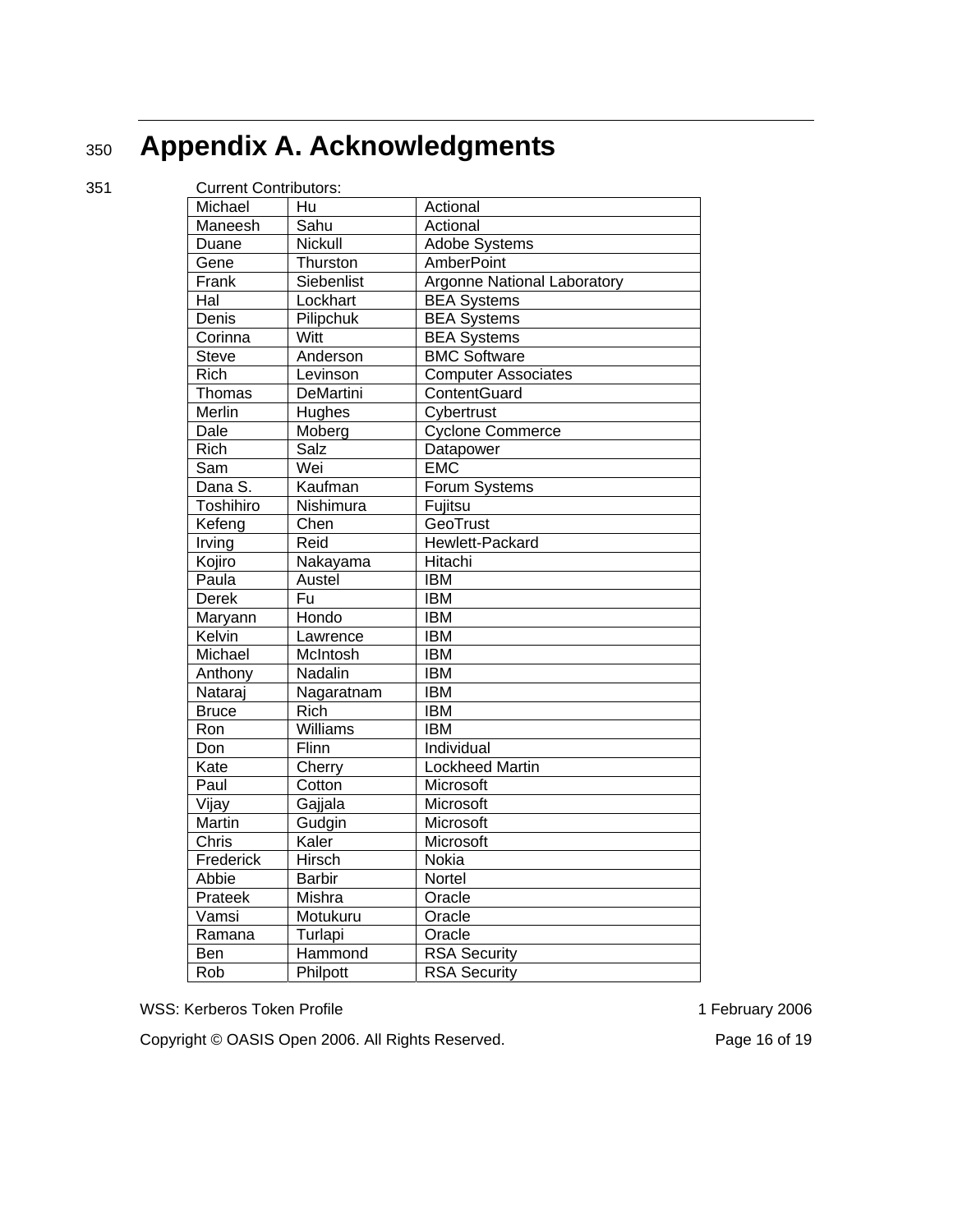| <b>Blake</b> | Dournaee       | Sarvega               |
|--------------|----------------|-----------------------|
| Sundeep      | Peechu         | Sarvega               |
| Coumara      | Radja          | Sarvega               |
| Pete         | Wenzel         | SeeBeyond             |
| Manveen      | Kaur           | Sun Microsystems      |
| Ronald       | Monzillo       | Sun Microsystems      |
| Jan          | Alexander      | Systinet              |
| Symon        | Chang          | <b>TIBCO Software</b> |
| John         | Weiland        | US Navy               |
| Hans         | Grangvist      | VeriSign              |
| Phillip      | Hallam-Baker   | VeriSign              |
| Hemma        | Prafullchandra | VeriSign              |

352 Previous Contributors:

| Peter        | TUVIUUS OOHIINUUUIS.<br>Dapkus | <b>BEA</b>              |
|--------------|--------------------------------|-------------------------|
| Guillermo    | Lao                            | ContentGuard            |
| TJ           | Pannu                          | ContentGuard            |
| Xin          | Wang                           | ContentGuard            |
| Shawn        | Sharp                          | <b>Cyclone Commerce</b> |
| Ganesh       | Vaideeswaran                   | Documentum              |
| Tim          | <b>Moses</b>                   | Entrust                 |
| Carolina     | Canales-                       | Ericsson                |
|              | Valenzuela                     |                         |
| Tom          | Rutt                           | Fujitsu                 |
| Yutaka       | Kudo                           | Hitachi                 |
| Jason        | Rouault                        | HP                      |
| <b>Bob</b>   | <b>Blakley</b>                 | <b>IBM</b>              |
| Joel         | Farrell                        | <b>IBM</b>              |
| Satoshi      | Hada                           | <b>IBM</b>              |
| Hiroshi      | Maruyama                       | <b>IBM</b>              |
| David        | Melgar                         | <b>IBM</b>              |
| Kent         | Tamura                         | <b>IBM</b>              |
| Wayne        | Vicknair                       | <b>IBM</b>              |
| Phil         | Griffin                        | Individual              |
| Mark         | Hayes                          | Individual              |
| John         | Hughes                         | Individual              |
| Peter        | Rostin                         | Individual              |
| Davanum      | <b>Srinivas</b>                | Individual              |
| <b>Bob</b>   | Morgan                         | Individual/Internet2    |
| <b>Bob</b>   | Atkinson                       | Microsoft               |
| Keith        | <b>Ballinger</b>               | Microsoft               |
| Allen        | <b>Brown</b>                   | Microsoft               |
| Giovanni     | Della-Libera                   | Microsoft               |
| Alan         | Geller                         | Microsoft               |
| Johannes     | Klein                          | Microsoft               |
| <b>Scott</b> | Konersmann                     | Microsoft               |
| Chris        | Kurt                           | Microsoft               |

WSS: Kerberos Token Profile 1 February 2006

Copyright © OASIS Open 2006. All Rights Reserved. Page 17 of 19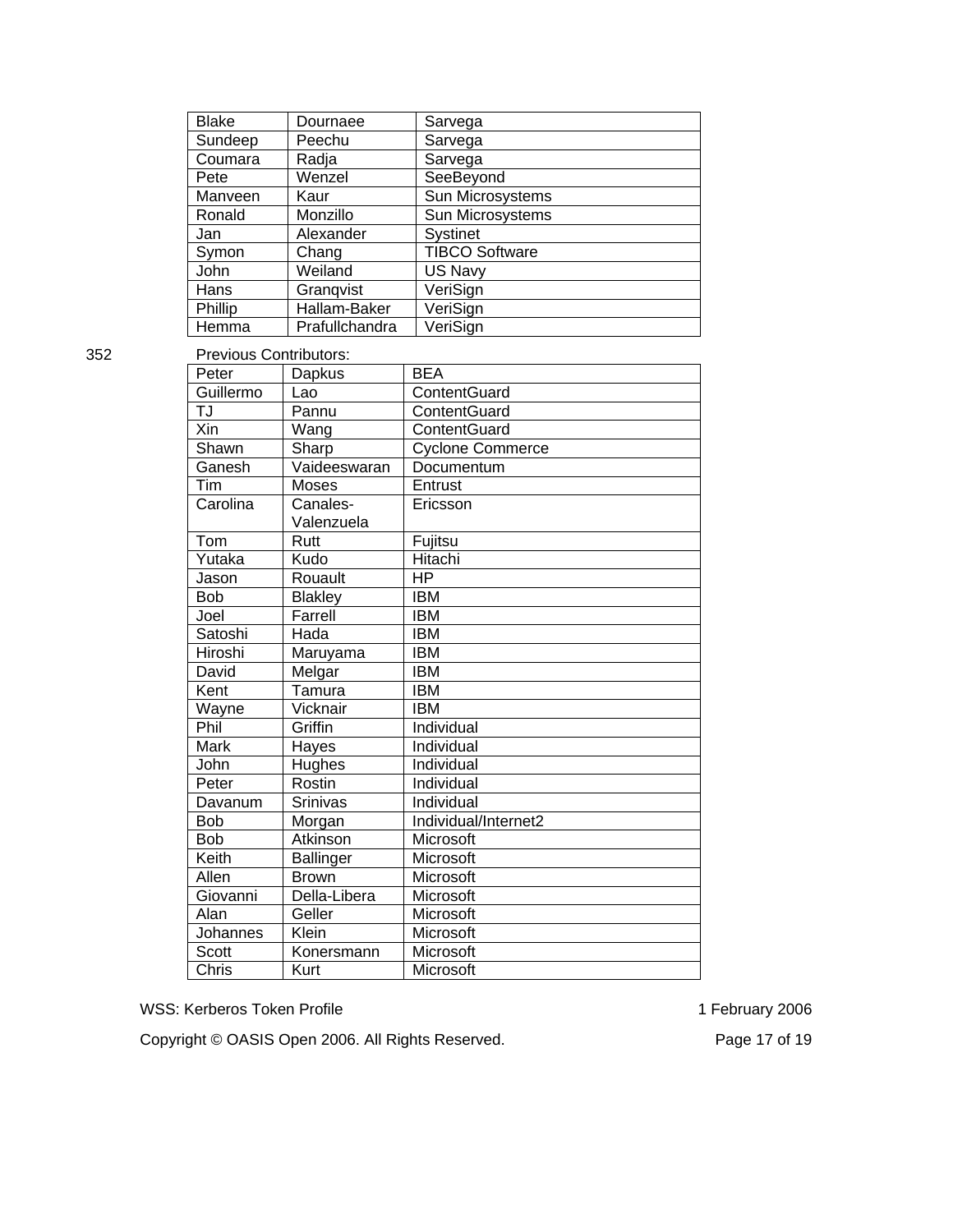| <b>Brian</b> | LaMacchia    | Microsoft            |
|--------------|--------------|----------------------|
| Paul         | Leach        | Microsoft            |
| John         | Manferdelli  | Microsoft            |
| John         | Shewchuk     | Microsoft            |
| Dan          | Simon        | Microsoft            |
| Hervey       | Wilson       | Microsoft            |
| Jeff         | Hodges       | Neustar              |
| Senthil      | Sengodan     | <b>Nokia</b>         |
| Lloyd        | <b>Burch</b> | Novell               |
| Ed           | Reed         | Novell               |
| Charles      | Knouse       | Oblix                |
| Vipin        | Samar        | Oracle               |
| Jerry        | Schwarz      | Oracle               |
| Eric         | Gravengaard  | Reactivity           |
| Andrew       | Nash         | Reactivity           |
| Stuart       | King         | <b>Reed Elsevier</b> |
| Martijn      | de Boer      | SAP                  |
| Jonathan     | Tourzan      | Sony                 |
| Yassir       | Elley        | Sun                  |
| Michael      | Nguyen       | The IDA of Singapore |
| Don          | Adams        | <b>TIBCO</b>         |
| Morten       | Jorgensen    | Vordel               |

WSS: Kerberos Token Profile 1 February 2006

Copyright © OASIS Open 2006. All Rights Reserved. Page 18 of 19